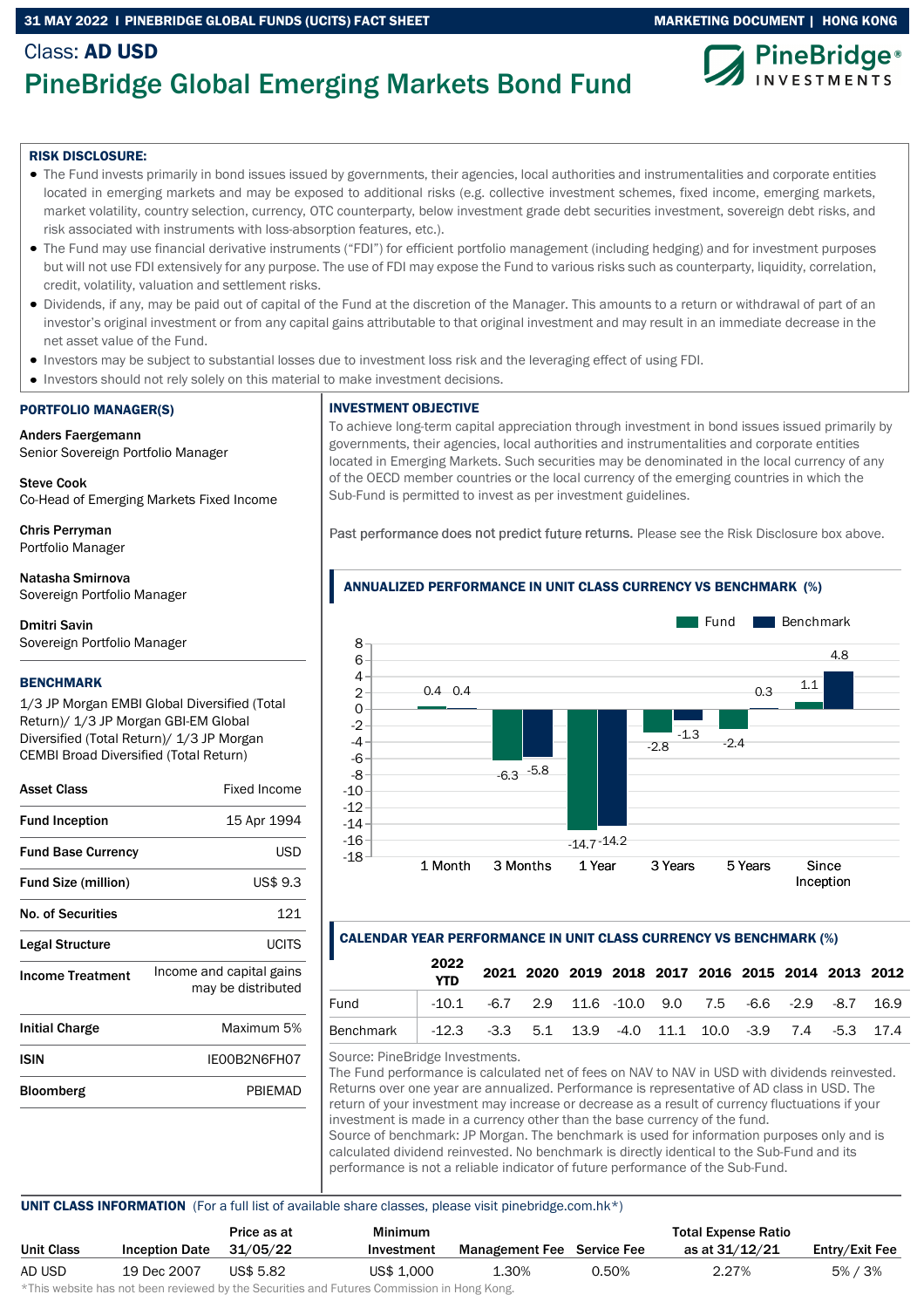### 31 MAY 2022 I PINEBRIDGE GLOBAL FUNDS (UCITS) FACT SHEET MARKETING MARKETING DOCUMENT | HONG KONG

# Class: AD USD PineBridge Global Emerging Markets Bond Fund

# SECTOR BREAKDOWN (%)

|                               | <b>FUND</b> | <b>BENCHMARK</b> |
|-------------------------------|-------------|------------------|
| Government                    | 57.8        | 75.7             |
| <b>Basic Industry</b>         | 5.0         | 2.8              |
| <b>Financial Institutions</b> | 4.8         | 8.5              |
| Consumer Cyclical             | 3.8         | 1.8              |
| Utility                       | 3.5         | 2.1              |
| Energy                        | 2.8         | 2.0              |
| <b>Consumer Non-Cyclical</b>  | 2.6         | 1.8              |
| Industrial Other              | 2.5         | 0.7              |
| Other                         | 2.1         | 4.8              |
| Cash                          | 15.2        | 0.0              |

# TOP TEN HOLDINGS (%)

|                                     | <b>FUND</b> |
|-------------------------------------|-------------|
| 5.75% CANACOL ENRG LTD 24/Nov/2028  | 2.5         |
| 1.375% ONB FINANCE LTD 26/Jan/2026  | 2.4         |
| 4.817% QATAR STATE OF 14/Mar/2049   | 2.3         |
| 3.125% BANCO DE CREDITO 01/Jul/2030 | 2.3         |
| 3.25% ALPEK SA DE CV 25/Feb/2031    | 2.3         |
| 6.75% OMAN INTRNL BOND 28/Oct/2027  | 2.3         |
| 2.5% ABU DHABI GOVT 16/Apr/2025     | 2.1         |
| 4.375% B2W DIGITAL LUX 20/Dec/2030  | 2.1         |
| 3.25% SAUDI INT BOND 22/Oct/2030    | 2.1         |
| 4.375% MINERVA LUX SA 18/Mar/2031   | 2.1         |

# FUND ANALYSIS

|                          | <b>3 YEARS</b> |
|--------------------------|----------------|
| <b>Information Ratio</b> | $-0.4$         |
| Tracking Error (%)       | 3.7            |
| Standard Deviation (%)   | 12.9           |
| <b>Beta</b>              | 12             |
| R Squared (%)            | 94.1           |

# GEOGRAPHICAL BREAKDOWN (%)

|               | <b>FUND</b> | <b>BENCHMARK</b> |
|---------------|-------------|------------------|
| Colombia      | 9.8         | 3.8              |
| <b>Brazil</b> | 9.2         | 6.0              |
| Mexico        | 8.7         | 6.5              |
| China         | 7.3         | 7.3              |
| Peru          | 6.3         | 2.8              |
| Qatar         | 5.3         | 2.6              |
| Indonesia     | 3.9         | 6.2              |
| Malaysia      | 3.4         | 4.9              |
| Other         | 31.0        | 59.9             |
| Cash          | 15.2        | 0.0              |

# CREDIT RATING (%)

|           | <b>FUND</b> | <b>BENCHMARK</b> |
|-----------|-------------|------------------|
| Aaa       | 15.2        | 0.0              |
| Aa        | 6.2         | 5.7              |
| Α         | 9.4         | 14.4             |
| Baa       | 22.2        | 30.3             |
| Ba        | 34.9        | 21.3             |
| В         | 5.5         | 11.9             |
| Caa       | 0.6         | 2.7              |
| C         | 0.1         | 0.1              |
| <b>NR</b> | 5.9         | 13.2             |
| Other     | 0.0         | 0.5              |

# PORTFOLIO CHARACTERISTICS

| Avg Coupon (%)              | 4.5       |
|-----------------------------|-----------|
| Avg Yield to Maturity (%)   | 6.4       |
| <b>Average Duration Yrs</b> | 4.4       |
| Avg Credit Rating           | Baa1/Baa2 |

#### **GLOSSARY**

Reflects sensitivity of the fund's returns to that of benchmark returns. A beta of 1.05 suggests that the fund could perform 5% better than the benchmark in up market and 5% worse in down market, assuming all other factors remain constant.

Exit Fee: Fee charged to investors when they redeem unit from a fund.

Information Ratio: Measures the funds returns above the benchmark returns relative to the risk (volatility) of the excess returns. It is a measure that identifies the consistency of the manager to outperform the benchmark.

Initial Fee: Fee charged to investors when they purchase units in a fund.

Management Fee: Percentage of the fund's assets that unitholders pay annually as remuneration to the investment adviser for managing the fund.

R Squared: Reflects the proportion of fund performance explained by changes in the benchmark. A high R-squared indicates the fund's performance has been in line with the benchmark. A low R-squared indicates the fund's performance has not been in line with the benchmark.

Service Fee: Percentage of fund's assets that retail unitholders pay annually for distribution services.

Total Expense Ratio (TER): Estimated percentage (annualized) of fund assets used to pay for management fees and operating expenses, including service fees (if any) incurred by the fund. Fund expenses are reflected in the NAV. When calculating the TER, PineBridge has used the amount of expenses that it has received or estimated in its capacity as the Fund's Manager. Please note that the expense ratio includes variable expenses that are based on a number of factors including fund size, transactions, and other expenses. No assurance can be given that the TER will be realized over any future given period.

Tracking Error: Reflects the degree of variability of fund returns in relation to the benchmark. The lower the number the closer the fund's historic performance is to the benchmark.